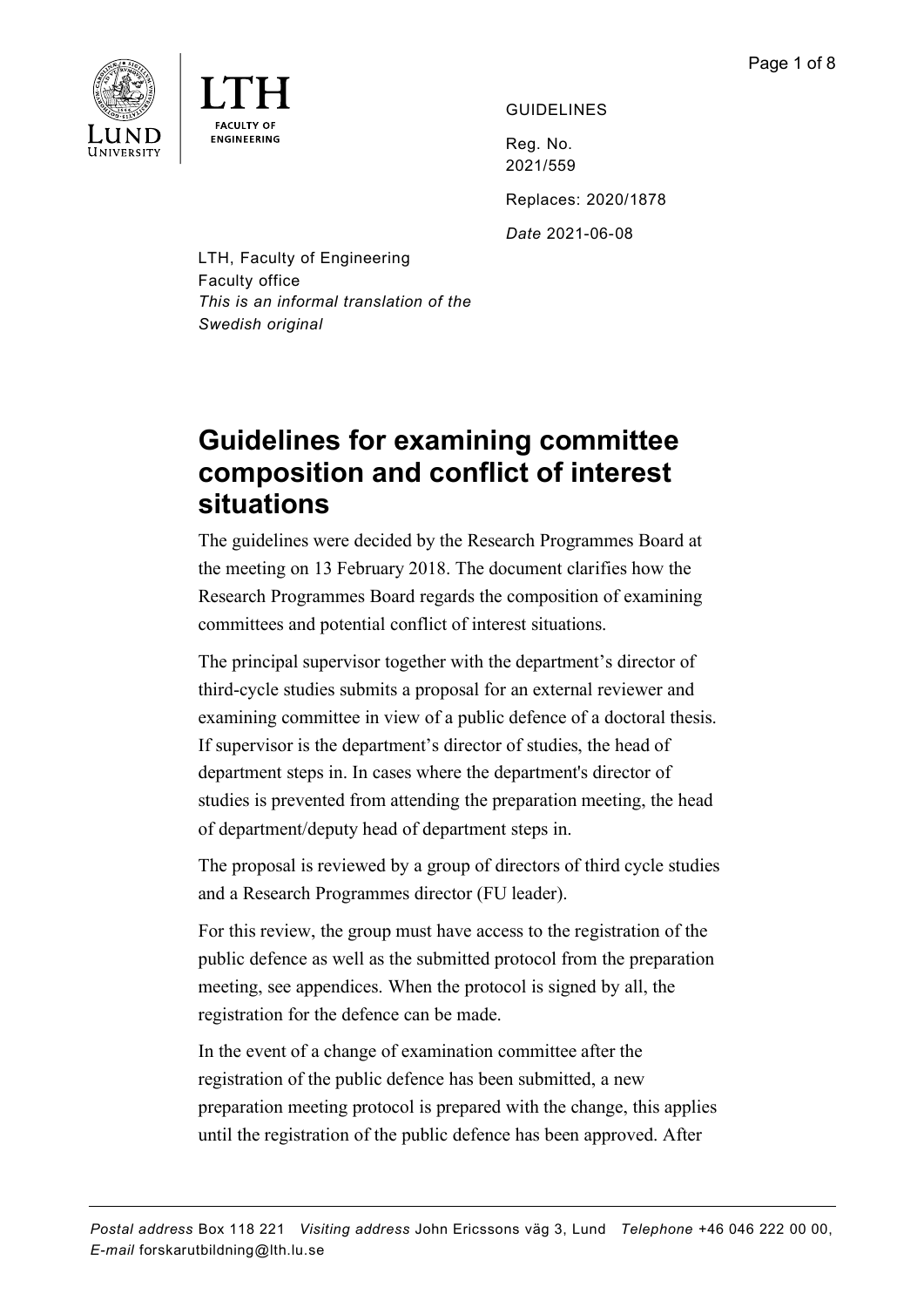the registration has been approved the changes are notified and this is then approved by the relevant FU leader.

The FU leader takes, by delegation, decision on the composition of examination committees

and the Research Programmes Board (FUN) is to be informed at the upcoming meeting on decided examination committees.

## Substitutes in case of unavailability

In the event that the FU leader is unavailable, another appointed FU leader will step in.

External reviewers are subject to the same rules on conflict of interest at licentiate seminars and at public defences of doctoral theses.

## Examining committee and external reviewer

The examining committee is to be composed of three members and (at least) one substitute. Five members are permitted but should only be used in special cases. It is a condition that the members have sufficient expertise in order to determine the quality of a thesis and its public defence. Even though an individual member may not be able to command all parts of the thesis in the smallest detail, the examining committee collectively should be able to judge the thesis as a whole.

The external reviewer:

- shall have a PhD
- is not to be working at the faculty or department concerned, unless there is a special reason.

The examining committee:

- Member and substitute shall have a PhD
- At least one member shall participate who is not working at Lund University
- At least one substitute is to be appointed
- Supervisors are not to be members of the examining committee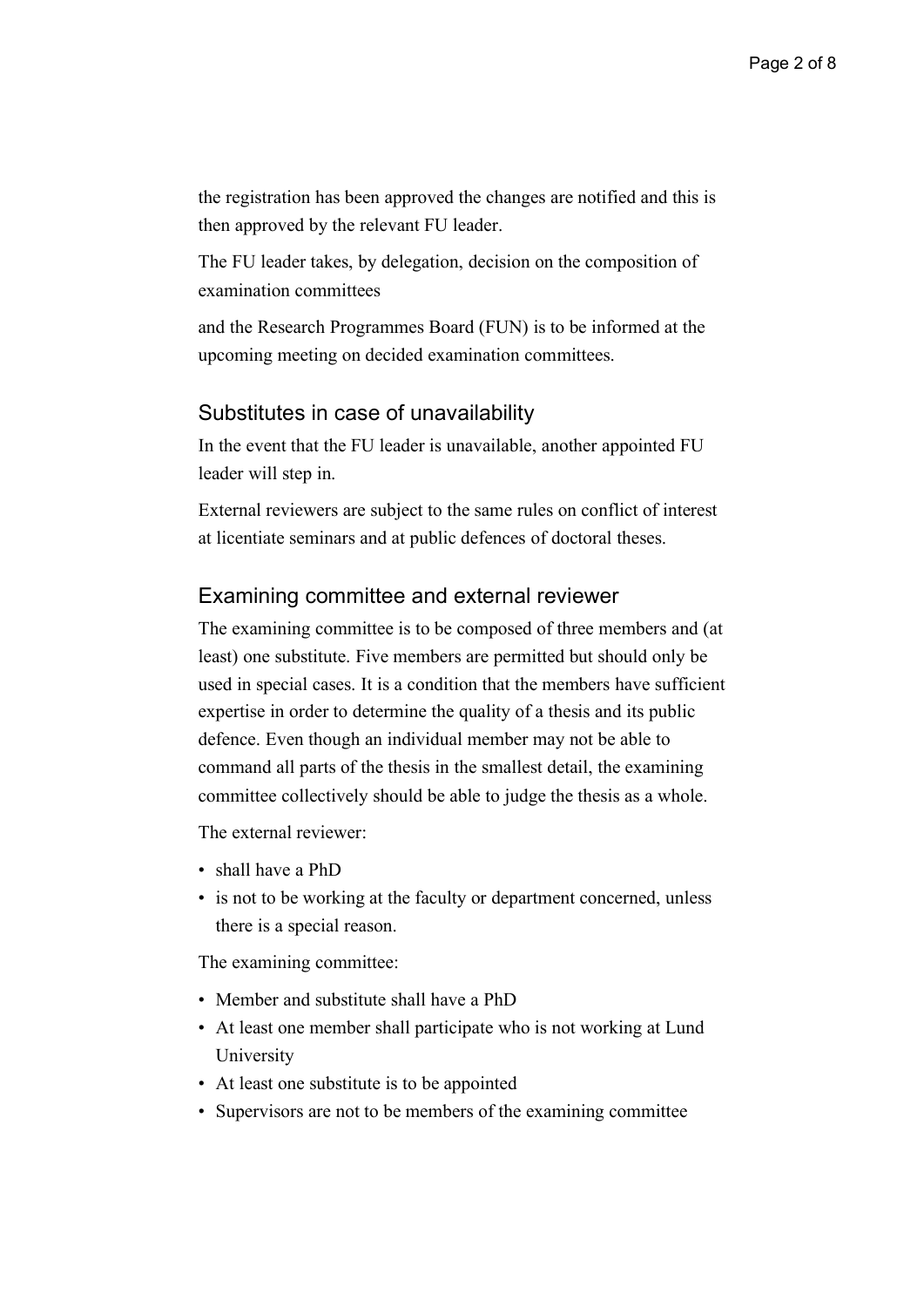• There is to be no conflict of interest (between one of the supervisors /author of the thesis and members/external reviewer). Problems relating to conflicts of interest are covered under the heading Conflict of interest (COI) situations

Even if a member or substitute drops out, the examining committee is to fulfil the requirements listed above.

## **The following points must be fulfilled:**

- The majority of members must have qualifications required for appointment as an associate professor, or equivalent. For Swedish members, the requirement is that you are an associate professor (docent)/professor.
- A member from an international institution is considered to have qualifications equivalent to a docent if he or she has corresponding merits, such as substantial academic output after doctoral thesis and certain experience in supervision of doctoral students.

Substitutes should meet the above requirements.

### **The following points should be fulfilled:**

- Members of both genders should participate and
- At least one member, or the external reviewer, should as far as it is possible, be of the same gender as the author of the thesis
- There should be at least one member from another national higher education institution and preferably also international representation in the examining committee/external reviewer, as LTH's doctoral education should be at a high international level (LTH's strategic plan). For some individual subjects, it is however natural to recruit nationally.

These "should" conditions are expected to be fulfilled by regular members. However, if a substitute is required to stand in, there is no requirement that the "should" conditions are fulfilled.

If it is found prior to the registration of a public defence that one of the points above cannot be observed, the responsible FU-leader and the department's director of third-cycle studies are to be contacted for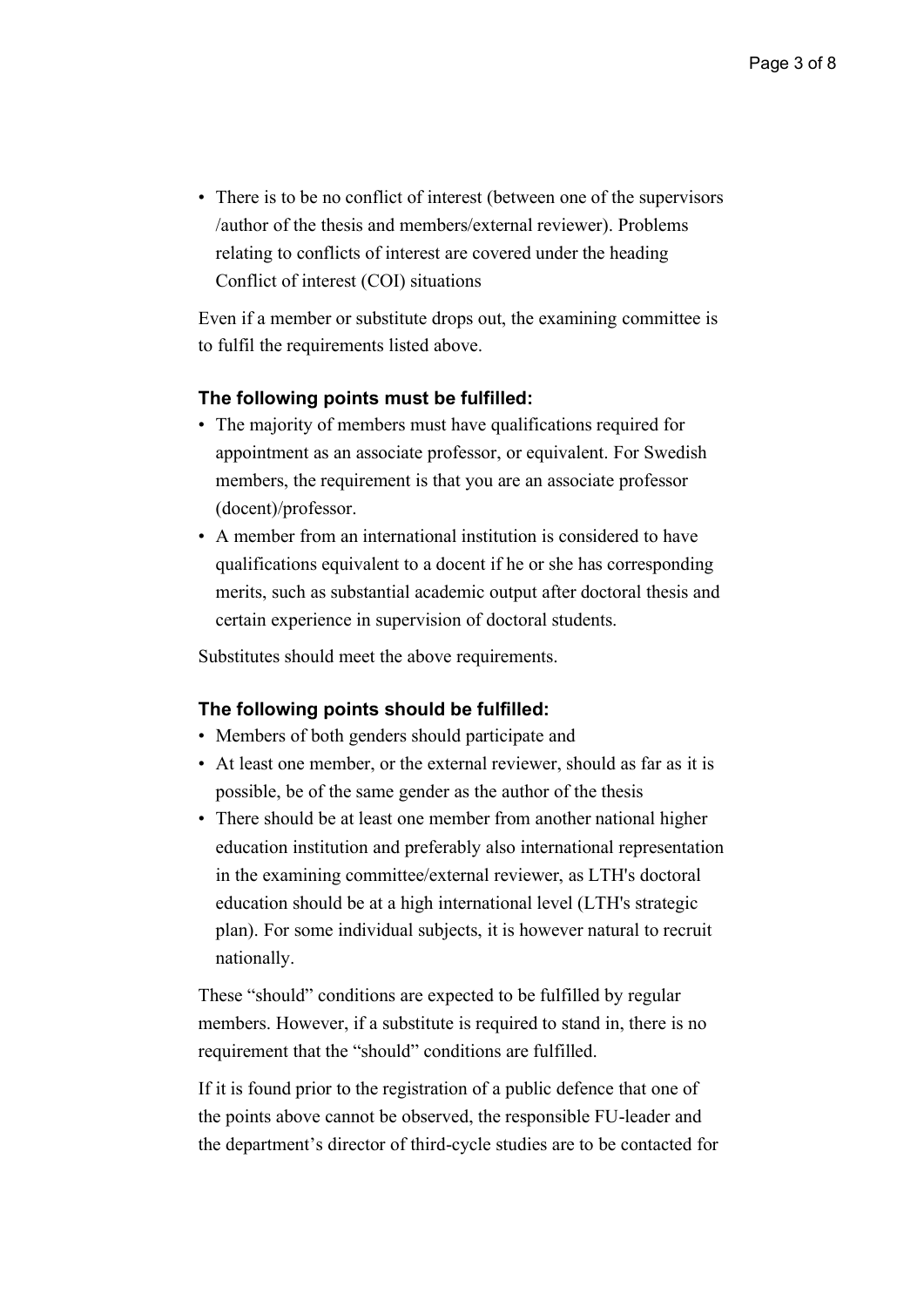a discussion. The exception is the point concerning representation of both genders, as it is sufficient to state in the registration why it has not been possible.

## Conflict of interest (COI) situations

An absolute requirement for public defences is that there is to be no conflict of interest between supervisors/author of the thesis and members/external reviewer.

It can often be difficult to determine where the boundary is for conflict of interest. FUN offers some guidance on this below. The guidelines are based on the Swedish Research Council's rules on conflict of interest as well as discussions among LTH's directors of third-cycle studies (Workshop 2017).

The provisions regarding conflict of interest are in the Administrative Procedure Act (2017:900), which is a general law for all public authorities. It describes various forms of conflict of interest.

In general the following applies:

• anyone who knows of any circumstance that could constitute his/her disqualification because of conflict of interest is obliged to disclose it on his/her own initiative.

It is therefore important in the registration of the public defence to state all circumstances that are relevant, even if you yourself see no conflict of interest.

One type of conflict of interest that often arises is COI due to special circumstances, i.e. if there is a particular circumstance that can undermine confidence in the person's impartiality in the matter.

Examples may include

- close cooperation in a professional capacity.
- clear friendship or antagonism.
- relationship of dependency of a financial nature.
- boss/employee relationship.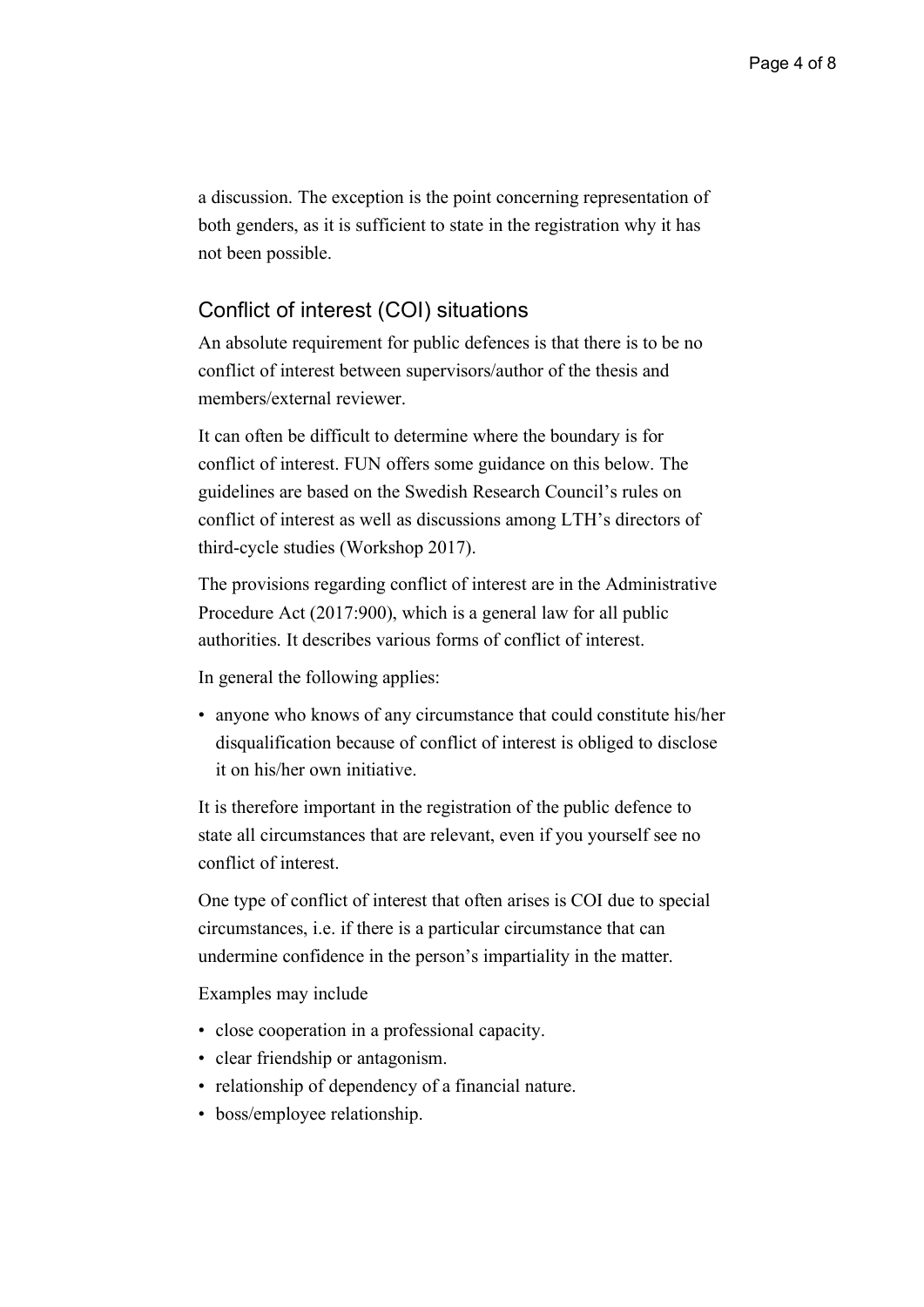• someone being engaged in the matter to such an extent that it is easy to suspect that it may affect an impartial assessment.

Circumstances must in the main be judged on a case-by-case basis and it is difficult to establish general rules. To make things easier, FUN has provided some examples of situations below, classified according to COI, RISK OF COI, NO COI. If there is a risk of conflict of interest, the principal supervisor is to contact the department's director of third-cycle studies and the FU-leader for a discussion prior to a registration being made (and appropriately also before member/external reviewer is contacted). If a relevant circumstance is not considered to be a conflict of interest, it is nonetheless to be mentioned in the registration. The concept of conflict of interest applies equally to principal supervisors and assistant supervisors.

#### **Relationship of dependency**

- The proposed member/external reviewer has previously been/is active (e.g. as postdoc/lecturer) at the doctoral student's/supervisor's department/division in close cooperation with a supervisor, or vice versa. NO COI if it was a long time ago (>10 years). RISK OF COI if it was more recent, COI if it applies now.
- The proposed member/external reviewer has had one of the supervisors as their own supervisor, or vice versa, (or the supervisors have had the proposed member/opponent as a supervisor) during third cycle studies. COI regardless of how long ago it transpired.
- The supervisor has been responsible for inviting the member/external reviewer to hold a speech at a large conference. NO COI
- The supervisor is a member of a working committee/assessor on a research council to which the member/external reviewer could be expected to submit an application, or has already been in this position and awarded a considerable grant to the member/external reviewer. RISK OF COI (In this case the member/external reviewer must declare the situation themselves.)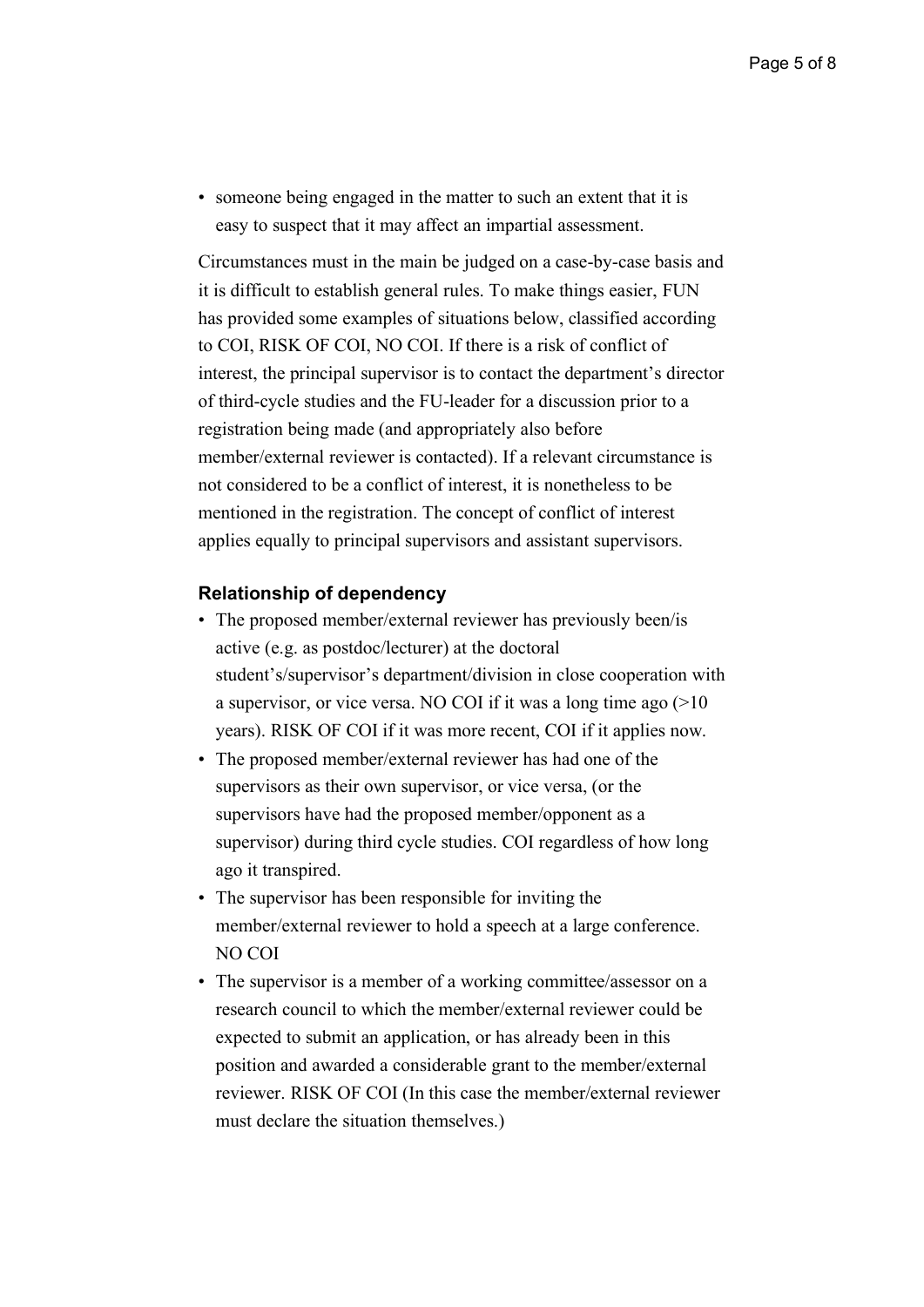- Expert statement in recent years  $($  < 3–5 years; e.g. regarding associate professor qualifications or appointment/promotion) written by the supervisor. RISK OF COI
- Expert statement regarding ongoing matters (e.g. regarding associate professor qualifications or appointment/promotion) written by the supervisor. COI

### **Research collaboration**

- There has been a co-publication involving the proposed member/external reviewer and the supervisor during the previous 5, 10 or 20 years. If there has been research collaboration that resulted in co-publication during the previous 5 years, this is considered as COI. For collaboration and co-publication in the period 5–10 years ago there is a RISK OF COI and it must be judged on the basis of the scope of the collaboration. In general, collaborations more than 10 years ago are considered as NO COI.
- There has been co-publication between the proposed member/external reviewer and the supervisor recently in the form of "position papers" with multiple co-authors and where participation in larger networks generated co-publication without direct collaboration. NO COI.

### **Relationship of dependency of a financial nature**

- The proposed member/external reviewer and supervisor have applied for (in the previous 5 years) joint funding (granted or not granted) or have planned to apply jointly for funding. If there has been joint awarded funding in which both parties together are a considerable element of the project, this is considered as COI.
- If there has been a recent unsuccessful application, or a planned/submitted proposal, this is RISK OF COI.
- The proposed member/external reviewer and supervisor participate in a joint externally-financed project with a limited number of partners. Working in joint projects is considered as COI.
- The proposed member/external reviewer and supervisor both participate in a large externally- financed project with a large number of partners, e.g. EU network projects. To participate in a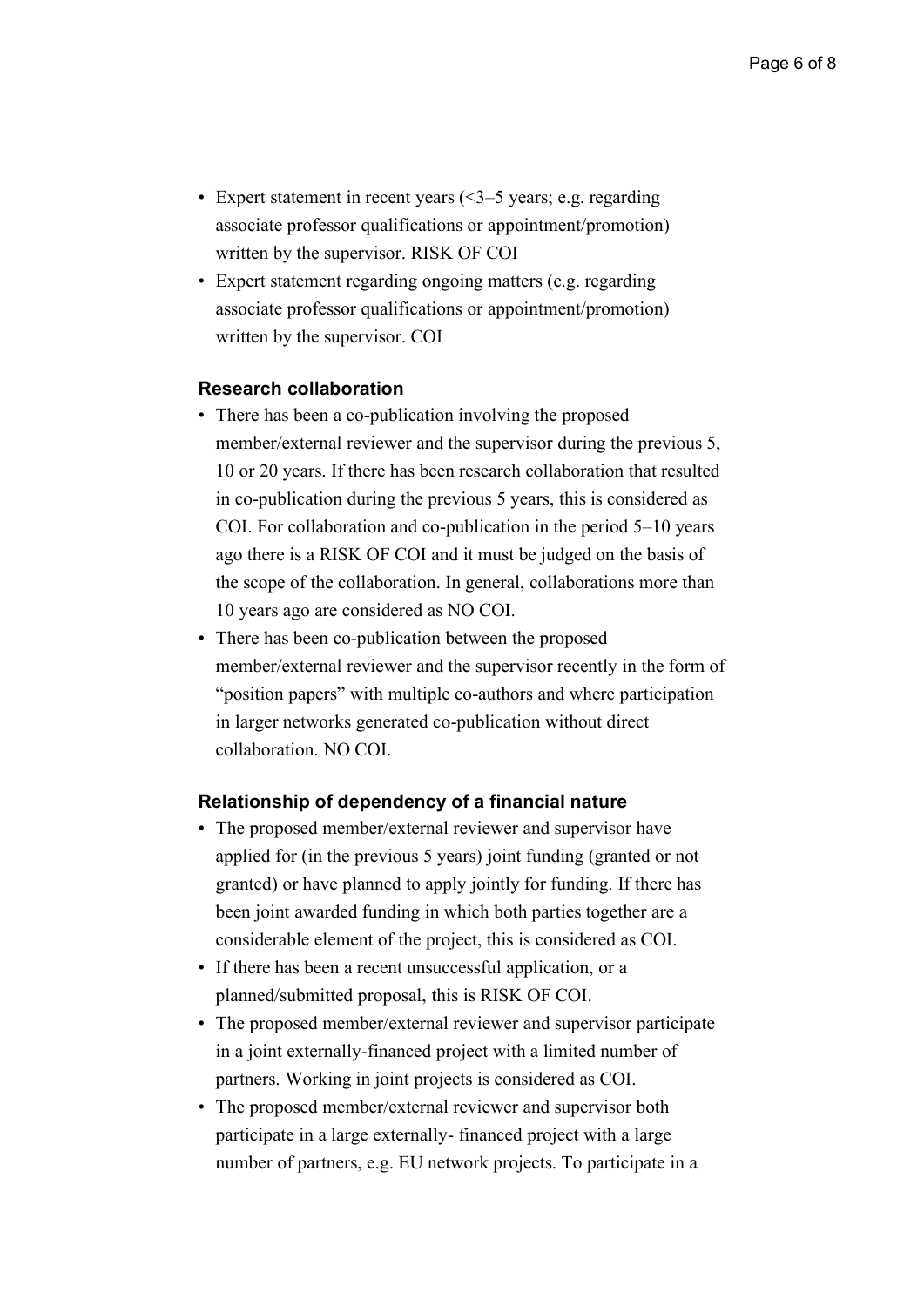joint project is NO COI if there is no direct research collaboration and there are no direct financial connections (such as one of them controlling the project).

- The proposed examining committee member/external reviewer and supervisor have previously been awarded a large joint grant. A completed project during the previous 5 years is considered as COI, thereafter RISK OF COI and after more than 10 years it is NO COI.
- The proposed member/external reviewer is employed at a company that owns the rights to the research results in the thesis or has funded the research. Considered as COI.
- The member/external reviewer works at a company where the supervisor has a role as co-owner, board member, etc. Considered as COI.